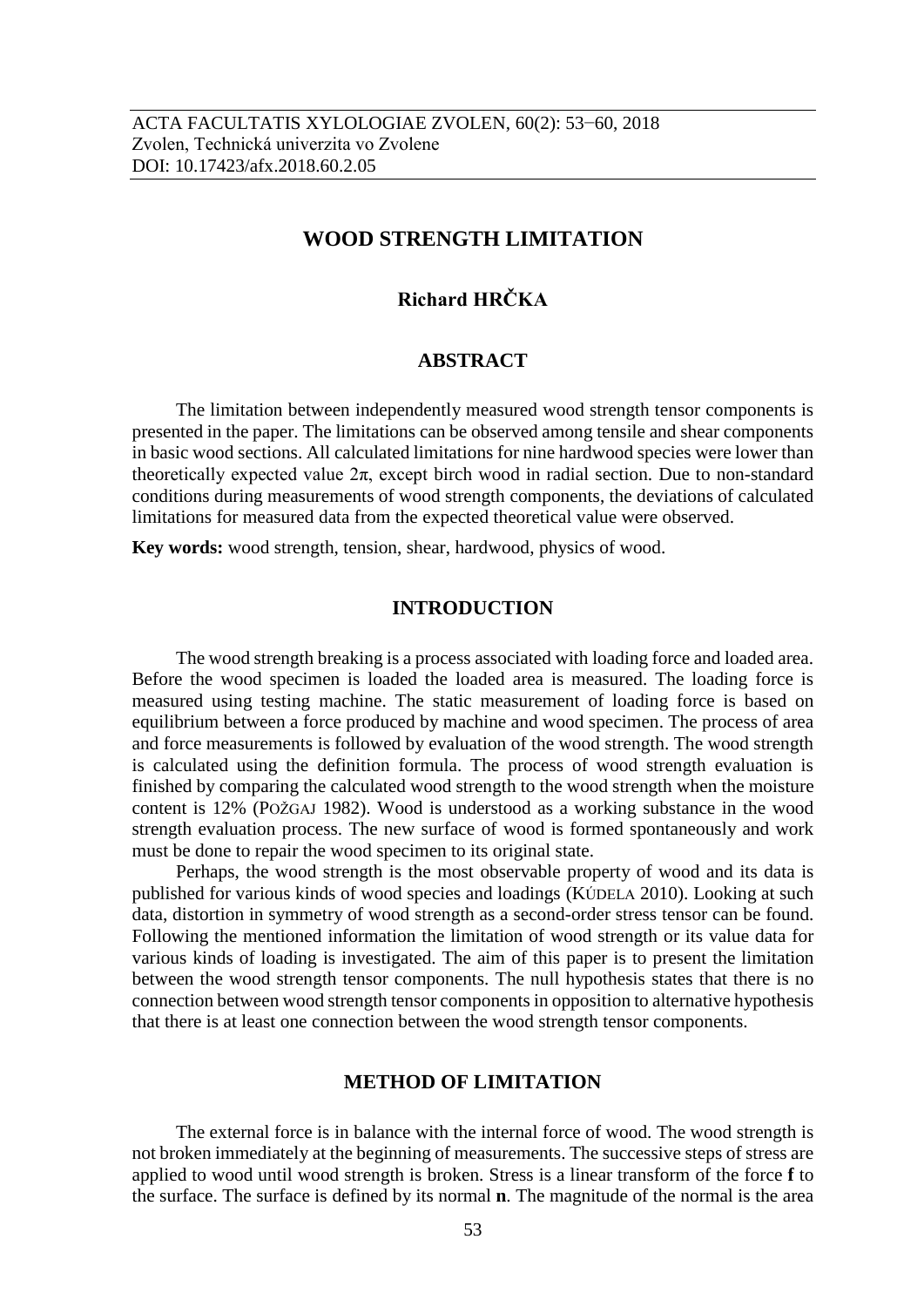of its surface. The formula defining the transform of the force to the surface unit normal in xy plane is as follows:

$$
\begin{pmatrix} f_x \\ f_y \end{pmatrix} = \begin{pmatrix} \sigma_{xx} & \sigma_{xy} \\ \sigma_{yx} & \sigma_{yy} \end{pmatrix} \begin{pmatrix} n_x \\ n_y \end{pmatrix} \tag{1}
$$

The first index of the stress tensor component is the force direction; the second index determines the normal direction.

The loading is called according to the arrangement of the surface normal and internal force. Tension  $\sigma$  is determined by parallel arrangement of normal directing out of the surface and internal force with the same direction as the direction of normal. Shear  $\tau$  is described by perpendicular arrangement of the normal directing out of the surface and internal force perpendicular to it (Fig. 1).



**Fig. 1 The arrangement of loading force and normal of the surface**

In general, the wood strength is probably most often broken in the processes of woodworking or wood machining. For example, tool moves inside the wood specimen around circular path during wood planning. The wood shavings are produced and removed from wood sample. At least one wood stress tensor component must be broken to produce wood shavings. On the other hand, in order to remove wood shavings, all components must be broken (Fig. 1). In general, the path of cutting edge is assumed to be closed in wood or in special case, it is circular (Fig. 2).



**Fig. 2 Curve path of cutting edge in xy – coordinate system**

Coordinates of the point on circular path with the origin  $[x_s; y_s]$  and R radius are  $[x; y]$ :

$$
x = R\cos(\varphi) + x_s
$$
  

$$
y = R\sin(\varphi) + y_s
$$

Tangent **t** of unit length to circular path in the point [x, y] is characterized by its components  $[-\sin(\varphi); \cos(\varphi)]$ :

$$
dx = -R\sin(\varphi)d\varphi
$$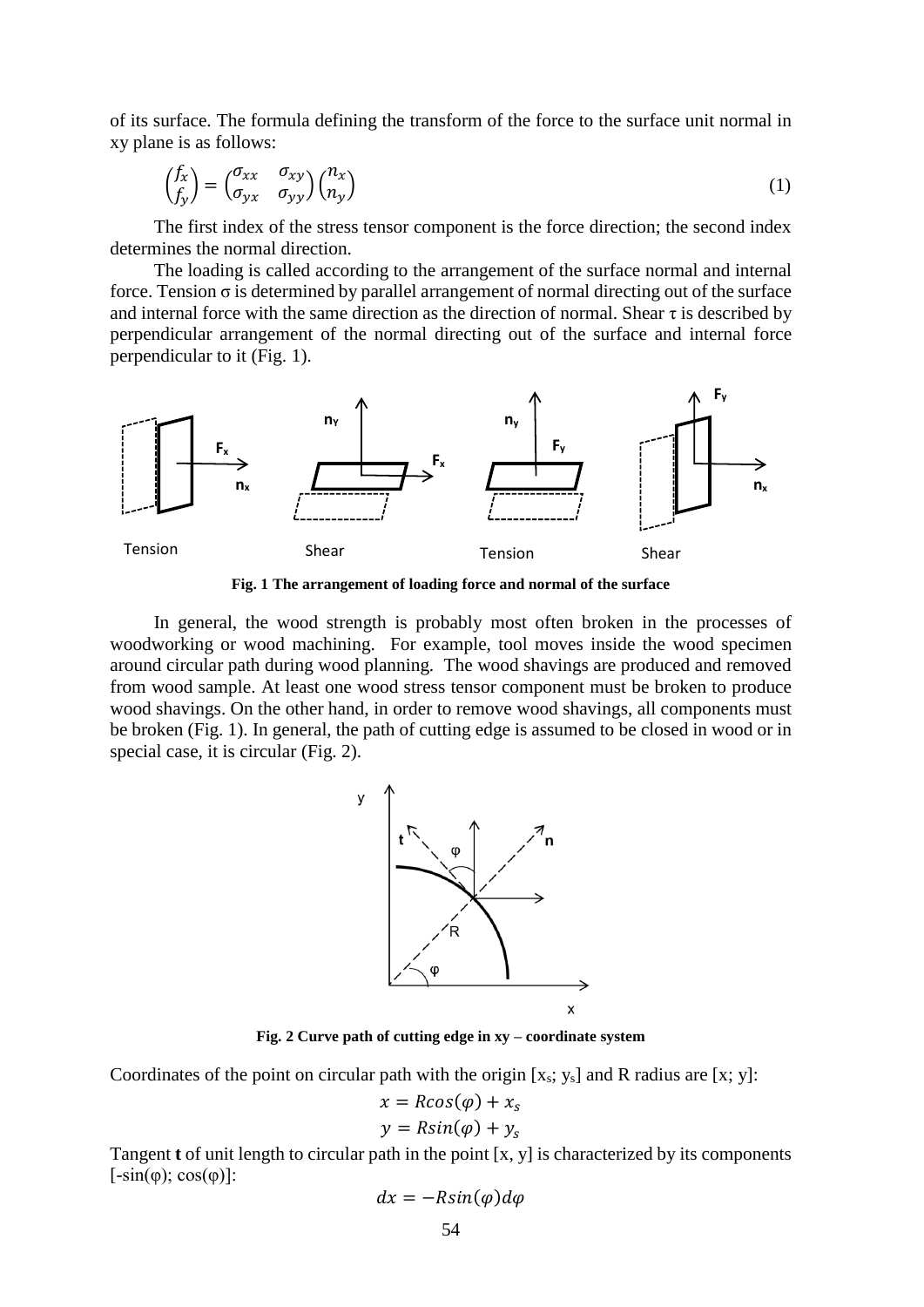$dy = R\cos(\varphi)d\varphi$ 

because Rdφ is a differential of the path length ds:

$$
ds = \sqrt{dx^2 + dy^2}
$$

Normal **n** to the surface is perpendicular to tangent. The components of normal are  $[\cos(\varphi)]$ ;  $sin(\varphi)$ ]. Finally, following expressions result from formula 1:

$$
f_x = \sigma_{xx} \cos(\varphi) + \sigma_{xy} \sin(\varphi)
$$
  

$$
f_y = \sigma_{yx} \cos(\varphi) + \sigma_{yy} \sin(\varphi)
$$
  

$$
\vec{f} = f_x \vec{i} + f_y \vec{j}
$$

Therefore, applied force is projected into direction of normal and direction of tangent. The magnitude of normal force **f<sup>n</sup>** is a dot product of applied force and normal:

$$
|\vec{f}_n| = \vec{f} \cdot \vec{n} = \sigma_{xx} \cos^2(\varphi) + (\sigma_{xy} + \sigma_{xy}) \sin(\varphi) \cos(\varphi) + \sigma_{xx} \sin^2(\varphi)
$$

The formula for normal force is:

$$
\overrightarrow{f_n} = |\overrightarrow{f_n}| \cos(\varphi)\overrightarrow{i} + |\overrightarrow{f_n}| \sin(\varphi)\overrightarrow{j}
$$

The magnitude tangent force **f<sup>t</sup>** is a dot product of applied force and tangent.

$$
\left|\vec{f}_t\right| = \vec{f} \cdot \vec{t} = \sigma_{yx} \cos^2(\varphi) + (\sigma_{yy} - \sigma_{xx}) \sin(\varphi) \cos(\varphi) - \sigma_{xy} \sin^2(\varphi)
$$

The formula for tangent force is:

$$
\vec{f}_t = -|\vec{f}_t| \sin(\varphi)\vec{\imath} + |\vec{f}_t| \cos(\varphi)\vec{\jmath}
$$

Without loss of generality, for the purpose of the research wood on average is assumed as a homogeneous material. Otherwise wood strength components must be defined as a function of coordinates. Constant components of wood strength tensor are the goal of the following derivation due to wood property. The magnitude of applied tangent force on definite interval of path  $\langle 0, \varphi \rangle$  is expressed as integral of infinitesimal tangent forces along this path:

$$
|\vec{F_t}| = T \int_0^{\varphi} \mathbf{f_t} \cdot \mathbf{ds} = TR \int_0^{\varphi} |\vec{f_t}| d\varphi
$$

The symbol T is used to describe wood dimension perpendicular to xy plane. The work W of tangent force is expressed as contour integral along the definite interval of path  $(0, \varphi)$ .

$$
W(\varphi) = TR^2 \int_0^{\varphi} \int_0^{\varphi} |\vec{f_t}| d\varphi d\varphi
$$

Finally, the work as a function of angle is expressed:

$$
W(\varphi) = TR^2 \left( \left( \frac{\sigma_{xx} - \sigma_{yy}}{8} \right) sin(2\varphi) - \left( \frac{\sigma_{xx} - \sigma_{yy}}{4} \right) \varphi + \left( \frac{\sigma_{yx} - \sigma_{xy}}{4} \right) \varphi^2 - \left( \frac{\sigma_{yx} + \sigma_{xy}}{8} \right) (cos(2\varphi) - 1) \right)
$$

The only work is done by tangent force, because normal force is always perpendicular to the direction of path. Moreover, the work is zero along any closed path, because the wood strength is a property and applied force is conservative. The form of wood strength limitation is:

$$
2\pi = \frac{\sigma_{xx} - \sigma_{yy}}{\sigma_{yx} - \sigma_{xy}}
$$
 (2)

Three different limitations are useful for wood as an orthotropic material: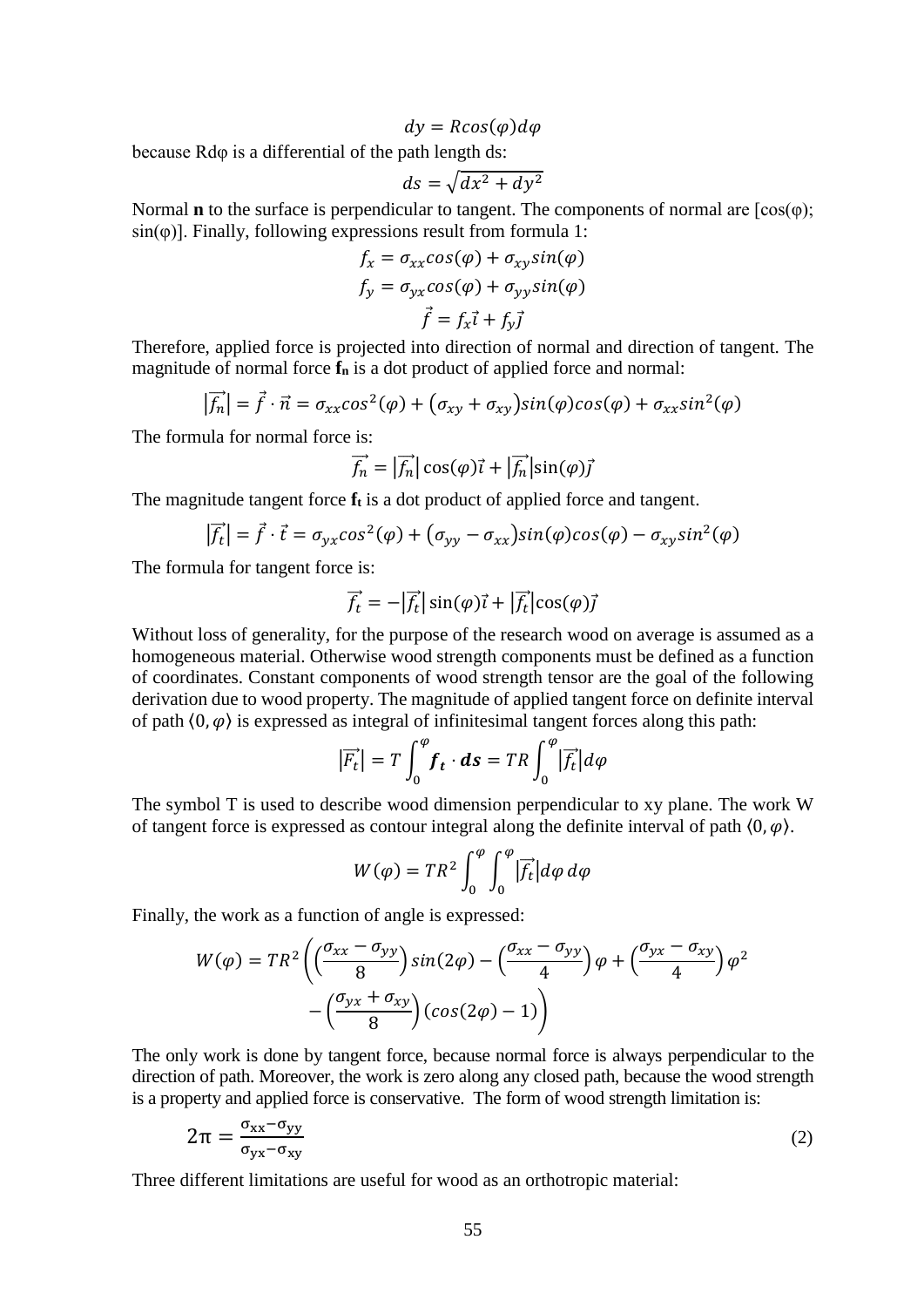$$
2\pi = \frac{\sigma_{LL} - \sigma_{RR}}{\sigma_{RL} - \sigma_{LR}}
$$
  
\n
$$
2\pi = \frac{\sigma_{RR} - \sigma_{TT}}{\sigma_{TR} - \sigma_{RT}}
$$
  
\n
$$
2\pi = \frac{\sigma_{TT} - \sigma_{LL}}{\sigma_{LT} - \sigma_{TL}}
$$
\n(3)

Afterwards, limitation for shear strength components must be according to this formula:

$$
0 = (\sigma_{RL} - \sigma_{LR}) + (\sigma_{TR} - \sigma_{RT}) + (\sigma_{LT} - \sigma_{TL})
$$
\n<sup>(4)</sup>

Longitudinal, radial, tangential directions are designated by subscripts L, R, T.

### **EXPERIMENTAL VALIDATION OF LIMITATION**

The exactness of derived limitation should be proved by experiments. The experimental data for validation were mentioned in publication of KÚDELA (2010). Sufficient list of measured wood strength in tension and shear loadings are given in the publication. The tested specimens represent the most utilized ring-porous and diffuse-porous tree species in Slovakia (except black locust, alder and willow). The right side of limitations as they were calculated following experimental data of different wood species are shown in Table 1.

|  |  |  |  | Tab. 1 Computed right hand side of limitation from experimental data for different hardwood species. |  |  |  |
|--|--|--|--|------------------------------------------------------------------------------------------------------|--|--|--|
|  |  |  |  |                                                                                                      |  |  |  |

| Species      | Wood strength components of<br>right hand side of limitation | Computed right hand side<br>of limitation | Desired left hand side<br>of limitation |  |
|--------------|--------------------------------------------------------------|-------------------------------------------|-----------------------------------------|--|
|              | <b>OLL ORR ORL OLR</b>                                       | 5.331                                     |                                         |  |
| Beech        | <b>ORR OTT OTR ORT</b>                                       | $-15.49$                                  | $2\pi$                                  |  |
|              | <b>OTT OLL OLT OTL</b>                                       | 5.599                                     |                                         |  |
|              | <b>ORL OLR OTR ORT OLT OTL</b>                               | $-0.11$                                   | 0                                       |  |
|              | <b>OLL ORR ORL OLR</b>                                       | 5.868                                     |                                         |  |
| Hornbeam     | <b>ORR OTT OTR ORT</b>                                       | 27.2                                      | $2\pi$                                  |  |
|              | <b>σ</b> ττ σιι σιτ στι                                      | 5.72                                      |                                         |  |
|              | ORL OLR OTR ORT OLT OTL                                      | $-1.32$                                   | 0                                       |  |
|              | <b>OLL ORR ORL OLR</b>                                       | 6.228                                     |                                         |  |
|              | <b>ORR OTT OTR ORT</b>                                       | $-11.3$                                   | $2\pi$                                  |  |
| Maple        | σττ σιι σιτ στι                                              | 5.09                                      |                                         |  |
|              | ORL OLR OTR ORT OLT OTL                                      | $-5.7$                                    | 0                                       |  |
|              | <b>OLL ORR ORL OLR</b>                                       | 6.656                                     |                                         |  |
| <b>Birch</b> | <b>ORR OTT OTR ORT</b>                                       | 8.9                                       | $2\pi$                                  |  |
|              | <b>OTT OLL OLT OTL</b>                                       | 6.24                                      |                                         |  |
|              | ORL OLR OTR ORT OLT OTL                                      | $-1.69$                                   | 0                                       |  |
|              | <b>OLL ORR ORL OLR</b>                                       | 5.234                                     |                                         |  |
| Limetree     | <b>ORR OTT OTR ORT</b>                                       | 25.2                                      | $2\pi$                                  |  |
|              | σττ σιι σιτ στι                                              | 4.65                                      |                                         |  |
|              | ORL OLR OTR ORT OLT OTL                                      | $-3.14$                                   | 0                                       |  |
|              | <b>OLL ORR ORL OLR</b>                                       | 5.568                                     |                                         |  |
|              | <b>ORR OTT OTR ORT</b>                                       | Division by zero                          | $2\pi$                                  |  |
| Poplar       | σττ σιι σιτ στι                                              | 5.54                                      |                                         |  |
|              | ORL OLR OTR ORT OLT OTL                                      | $-0.31$                                   | 0                                       |  |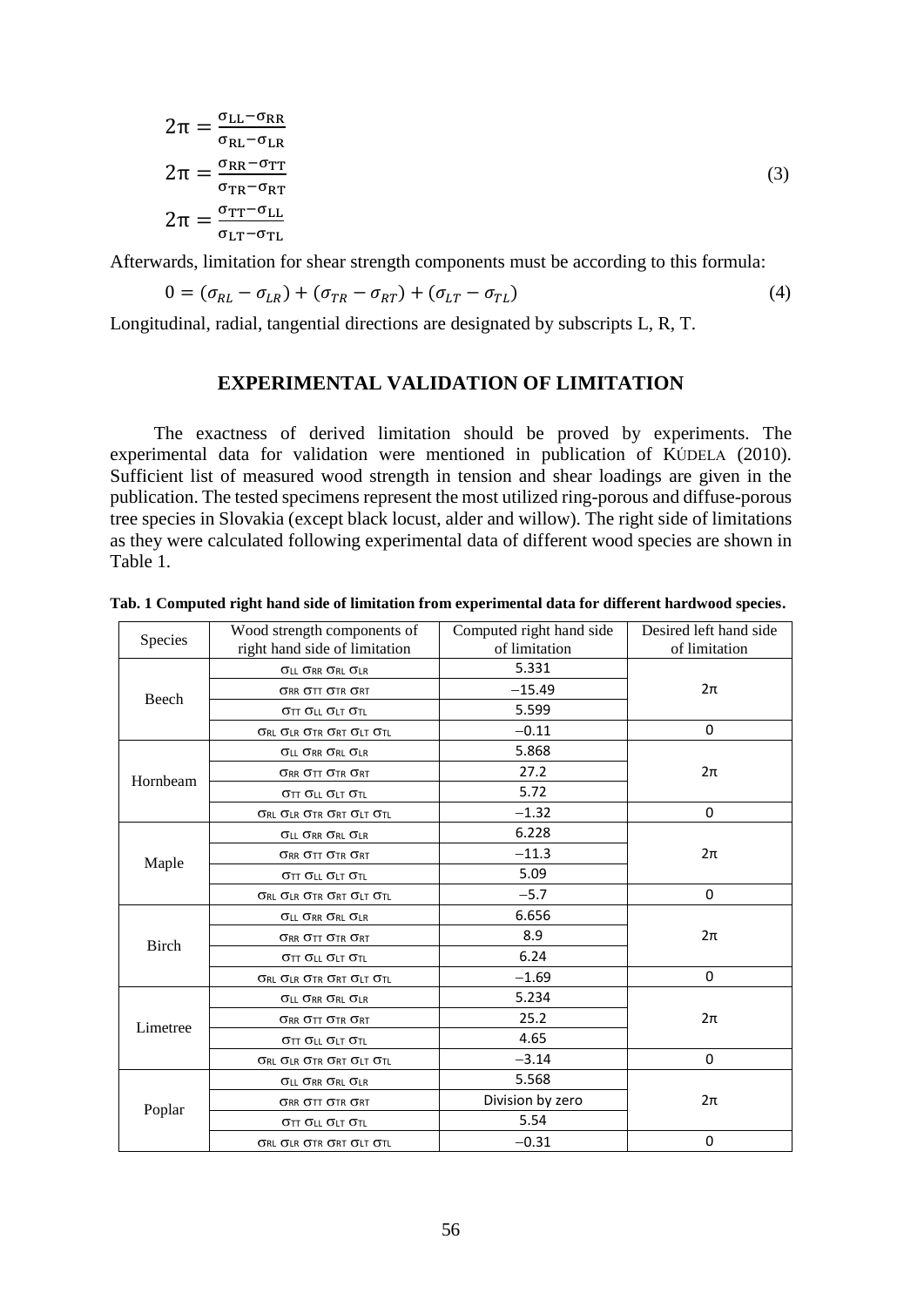|     | $\sigma$ ll $\sigma$ rr $\sigma$ rl $\sigma$ lr         | 5.77    |        |  |
|-----|---------------------------------------------------------|---------|--------|--|
|     | <b>ORR OTT OTR ORT</b>                                  | 5.6     | $2\pi$ |  |
| Oak | <b>OTT OLL OLT OTL</b>                                  | 5.8     |        |  |
|     | <b>ORL OLR OTR ORT OLT OTL</b>                          | $-0.55$ | 0      |  |
|     | <b>OLL ORR ORL OLR</b>                                  | 6.16    |        |  |
| Ash | <b>ORR OTT OTR ORT</b>                                  | 1.0     | 2π     |  |
|     | $\sigma_{TT}$ $\sigma_{LL}$ $\sigma_{LT}$ $\sigma_{TL}$ | 5,7     |        |  |
|     | ORL OLR OTR ORT OLT OTL                                 | $-1.36$ | 0      |  |
|     | <b>OLL ORR ORL OLR</b>                                  | 6.04    |        |  |
|     | $\sigma$ rr $\sigma$ tt $\sigma$ tr $\sigma$ rt         | 51.3    | 2π     |  |
| Elm | <b>OTT OLL OLT OTL</b>                                  | 5.4     |        |  |
|     | <b>ORL OLR OTR ORT OLT OTL</b>                          | $-2.67$ | 0      |  |

The right side of limitation from experimental data of poplar in cross section cannot be calculated because of equal values of shear strengths in perpendicular to grains of radial and tangential sections (4.10 MPa) and different values of tensile strengths perpendicular to grains.

#### **THE ANGLE OF STRENGTH VECTOR ACTION**

The matrix on the left side of formula 1 is called as strength vector if and only if the right side of formula 1 is a result of multiplication of wood strength matrix and matrix of normal in which strength vector is applied. In general, all forces projected to the normal and equal to strength vector, break the wood strength. But only one force is equal to strength vector and its position is unique. The mentioned fact is illustrated in Fig. 3.



**Fig. 3 The position of loaded surface and reference frame, angle φ of strength vector is defined by the components of the normal n of the surface affected by strength**

The angle φ of strength vector is according to the formula 5:

$$
\sigma_{yx} t g^2(\varphi) + \left(\sigma_{xx} - \sigma_{yy}\right) t g(\varphi) - \sigma_{xy} = 0 \tag{5}
$$

The root of formula 5 must be according to Fig. 3. Therefore, the angle of strength vector is: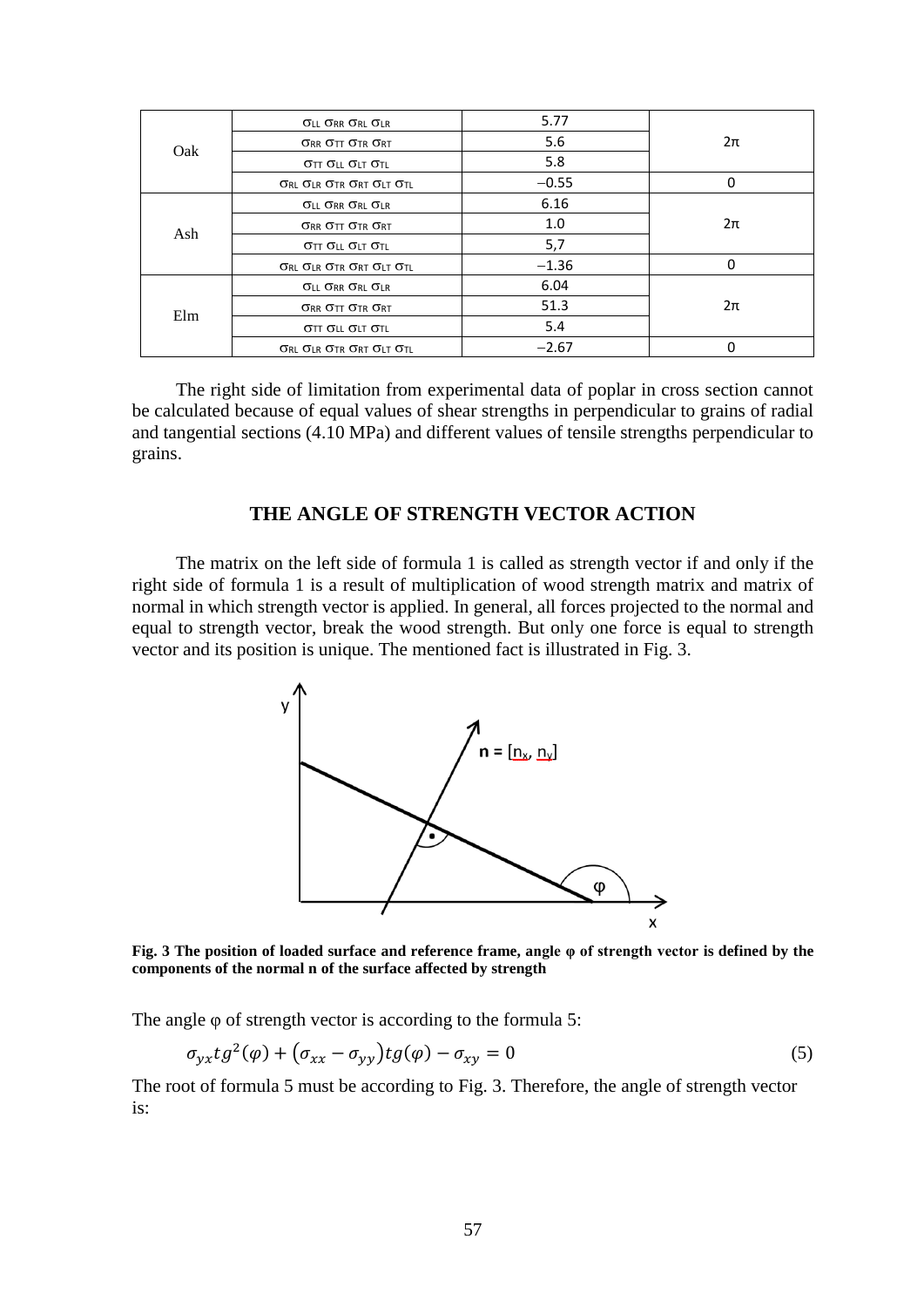$$
\varphi = \arctan\left(\frac{-\left(\sigma_{xx} - \sigma_{yy}\right) - \sqrt{\left(\sigma_{xx} - \sigma_{yy}\right)^2 + 4\sigma_{xy}\sigma_{yx}}}{2\sigma_{yx}}\right)
$$

The angle values of strength vector are shown in Table 2.

| Species      | $\sigma$ xx $\sigma$ yy $\sigma$ yx $\sigma$ xy | Angle of strength vector action in degrees |  |  |  |  |
|--------------|-------------------------------------------------|--------------------------------------------|--|--|--|--|
|              | <b>OLL ORR ORL OLR</b>                          | 106.2                                      |  |  |  |  |
| Beech        | $\sigma$ rr $\sigma$ tt $\sigma$ tr $\sigma$ rt | 124.6                                      |  |  |  |  |
|              | σττ σιι σιτ στι                                 | 104.6                                      |  |  |  |  |
|              | <b>OLL ORR ORL OLR</b>                          | 106.0                                      |  |  |  |  |
| Hornbeam     | <b>ORR OTT OTR ORT</b>                          | 128.4                                      |  |  |  |  |
|              | <b>ΟΤΤ ΟLL ΟLT ΟΤΙ.</b>                         | 104.8                                      |  |  |  |  |
|              | <b>OLL ORR ORL OLR</b>                          | 105.7                                      |  |  |  |  |
| Maple        | <b>ORR OTT OTR ORT</b>                          | 124.4                                      |  |  |  |  |
|              | <b>OTT OLL OLT OTL</b>                          | 105.9                                      |  |  |  |  |
|              | <b>OLL ORR ORL OLR</b>                          | 103.2                                      |  |  |  |  |
| <b>Birch</b> | $\sigma$ rr $\sigma$ tt $\sigma$ tr $\sigma$ rt | 130.6                                      |  |  |  |  |
|              | <b>ΟΤΤ ΟLL ΟLT ΟΤΙ.</b>                         | 102.7                                      |  |  |  |  |
|              | <b>OLL ORR ORL OLR</b>                          | 105.4                                      |  |  |  |  |
| Limetree     | $\sigma$ rr $\sigma$ tt $\sigma$ tr $\sigma$ rt | 125.7                                      |  |  |  |  |
|              | <b>OTT OLL OLT OTL</b>                          | 105.7                                      |  |  |  |  |
|              | <b>OLL ORR ORL OLR</b>                          | 104.4                                      |  |  |  |  |
| Poplar       | $\sigma$ rr $\sigma$ tt $\sigma$ tr $\sigma$ rt | 131.1                                      |  |  |  |  |
|              | <b>OTT OLL OLT OTL</b>                          | 103.5                                      |  |  |  |  |
|              | <b>OLL ORR ORL OLR</b>                          | 104.2                                      |  |  |  |  |
| Oak          | <b>ORR OTT OTR ORT</b>                          | 132.0                                      |  |  |  |  |
|              | στ σιι σιτ στι                                  | 103.4                                      |  |  |  |  |
|              | <b>OLL ORR ORL OLR</b>                          | 103.2                                      |  |  |  |  |
| Ash          | $\sigma$ rr $\sigma$ tt $\sigma$ tr $\sigma$ rt | 128.5                                      |  |  |  |  |
|              | σττ σιι σιτ στι                                 | 102.6                                      |  |  |  |  |
|              | <b>OLL ORR ORL OLR</b>                          | 103.5                                      |  |  |  |  |
| Elm          | <b>ORR OTT OTR ORT</b>                          | 134.6                                      |  |  |  |  |
|              | σττ σιι σιτ στι                                 | 102.8                                      |  |  |  |  |

**Tab. 2 The angle of strength vector action of various hardwood species according to experimental data.**

All strength vector angle values are greater than right angle.

#### **DISCUSSION**

Physical treatment of wood strength provides the interesting results. The conclusions are derived without regard to wood strength dependency on wood microscopic structure (SALMÉN and BURGERT 2009), chemical composition (WINANDY and ROWELL 2005), oven dry density (ZHANG 1997) or anatomical direction (KIM 1986). The published data of KÚDELA (2010) provided the comprehensive set of information about wood strength for selected hardwoods.

The independency of tensile strength in different anatomical directions results from different movement of possible wooden parts after breaking the strength. The same conclusion can be stated for independency of shear strength components.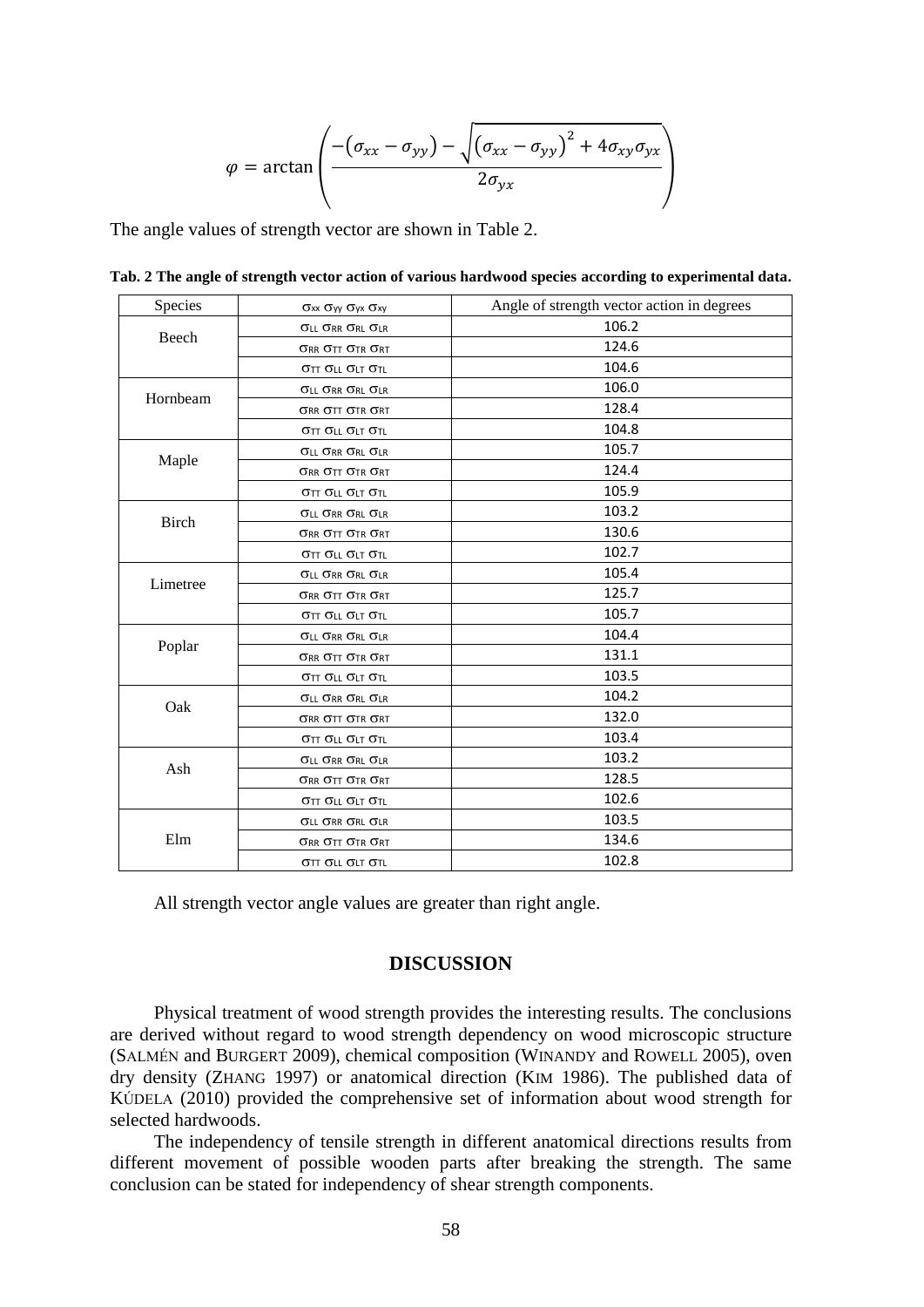The wood strength components are results of measurement and they are random variables. Error propagation can happen easily in the process of calculation using measured values. Therefore, only averages were used in calculating. The particular coincidence is between theory and experiment in longitudinal sections. Value  $2\pi$  was only broken in the case of birch in radial plane. All other recalculated experimental results underestimated  $2\pi$ value. The worse results were gathered in cross section. Only measurement results gathered for oak wood in cross section were close to  $2\pi$  value. It is difficult to say where the errors occurred during limitation. Direction of normal to the surface and applied force direction do not coincide can be considered one of the reasons. The direction of strength vector does not coincide with the applied force. In fact, wood is cylindrical orthogonal anisotropic material and the previous errors can be eliminated easier in longitudinal sections than in cross section. The derived limitations are valid in a point and its local area. The limitation for shear strength components is also not completely equal zero. The experimental data provided only negative values of right side of limitation. The closest values of zero are estimated in shear strength values of beech wood.

The issue of validity of limitation for isotropic materials used in wood processing industry can be discussed. Such materials are anisotropic (plywood, particleboard, fibreboard, etc) in plane or fully isotropic (metal pieces). The limit of two zeros in nominator and denominator of fraction (2) is also equal to  $2\pi$  can be suggested.

Wood strength in compression perpendicular to grain is difficult to measure because of three phase strain – stress diagram of wood especially in radial direction. The limitation of wood strength must be also useful for loading in compression instead of tension. It seems more suitable to define the ultimate limit of wood in compression perpendicular to grain in natural way according to wood strength limitation. However, such attitude requires suitable experimental method for wood testing in compression. The experimental method is beyond the scope of this article.

#### **CONCLUSION**

All wood strength components are measured independently with prescribed method. Tensile and shear wood strength tensor components show mutual constraint. Such wood strength limitation was observed in the best conformity in longitudinal sections. Almost all observed hardwood strength delivered lower value than  $2\pi$  in calculated limitation for experimental data, except the result of limitation for birch strengths in radial section. The calculated limitation for shear strength was always negative for all observed species. The deviations of experimental and theoretical results are due to imperfect arrangement of loading force and strength vector during testing of individual wood strength components.

#### **REFERENCES**

POŽGAJ, A. 1982. The methods of investigating wood and wood based materials mechanical properties. (Metódy zisťovania mechanických vlastností dreva a drevných veľkoplošných materiálov.) Zvolen : VŠLD Zvolen. (in Slovak)

KÚDELA, J. 2010. Wood mechanical properties. (Mechanické vlastnosti dreva.) In Parametre kvality dreva určujúce jeho finálne použitie. Zvolen : TU Zvolen. p. 101–127. (in Slovak)

SALMÉN, L., BURGERT, I. 2009. Cell wall features with regard to mechanical performance. A review COST Action E35 2004–2008: Wood machining – micromechanics and fracture. In Holzforschung, 63: 121–129.